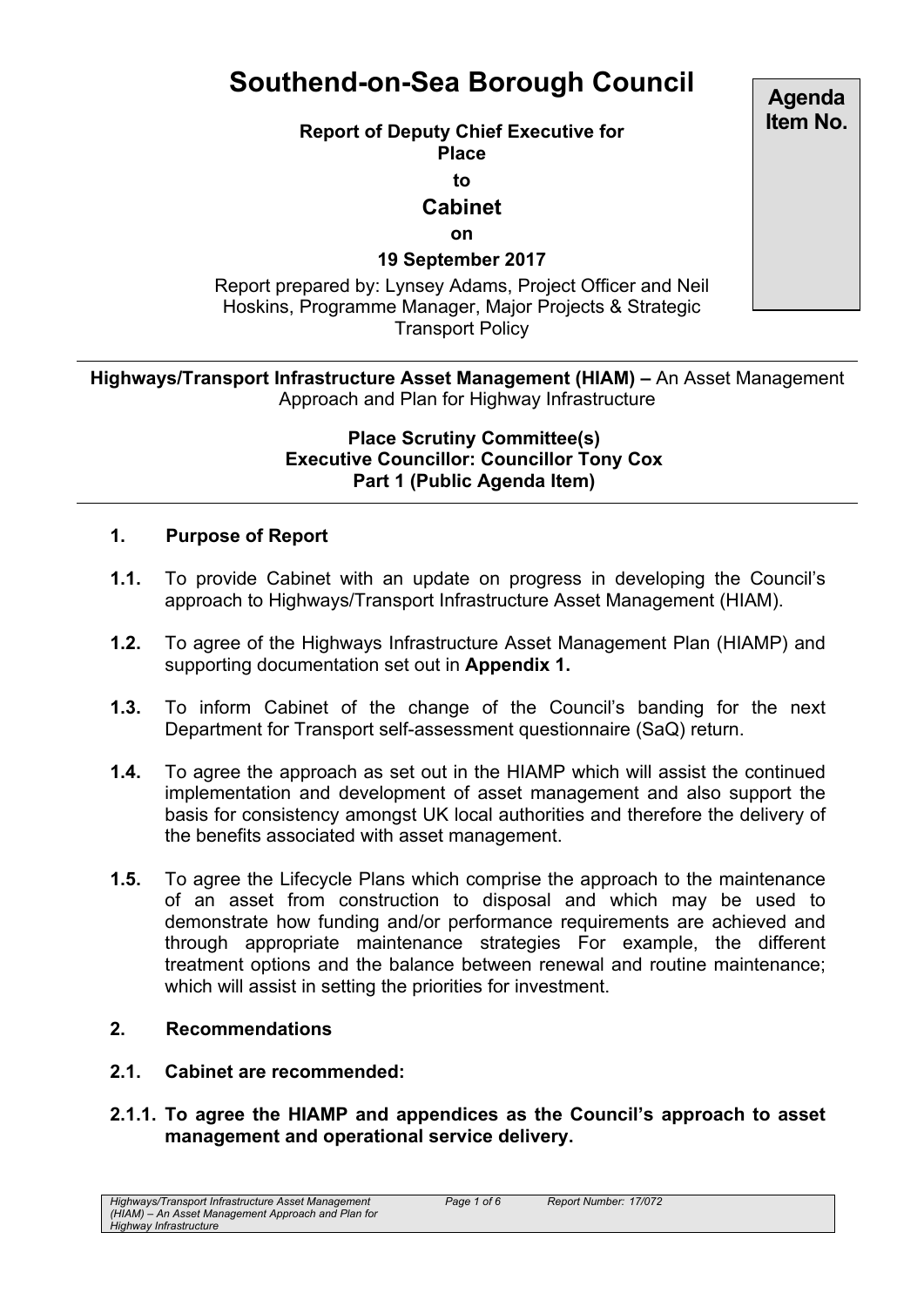- **2.1.2. To agree continued cross boundary joint working on asset management, enabling better understanding and development of collaborative working, benchmarking and efficiency, resilience, customer communications and operational delivery to support the management of assets in Southend-on-Sea.**
- **2.1.3. To note the lifecycle plans which form the basis for the prediction of future performance of a group of assets, based on investment scenarios and maintenance strategies.**
- **2.1.4. To agree that the HIAMP and appendices will influence the Council's approach to highway maintenance and management of assets in order to meet the requirements as set out by the Department for Transport.**
- **2.1.5. To note the increase of the Council's banding for the next Department for Transport self-assessment questionnaire (SaQ) return. The result of which will be the Council will receive it's full funding award and improving the case for additional funding grants by adopting asset management principles.**

#### **3. Background**

- **3.1.** In December 2014, the Government announced that £6 billion was being made available between 2015/16 and 2020/21 for local highways maintenance capital funding.
- **3.2.** From that funding, £578 million has been set aside for an Incentive Fund scheme, to reward councils who demonstrate they are delivering value for money in carrying out cost effective improvements.
- **3.3.** Since then, the Government has announced a further £250 million between 2016/17 and 2020/21 to help tackle potholes or stop them forming as part of a Pothole Action Fund and in November 2016, a further £1.1 billion was announced for local roads.
- **3.4.** In January 2017, each local highway authority in England (excluding London) was invited to complete a self-assessment questionnaire (SaQ), in order to establish the share of the Incentive Fund they are eligible for, in 2017/18. This includes those authorities who are currently deemed Band 3 from the 2016/17 round.
- **3.5.** Each authority will score themselves against 22 questions, and place themselves into one of 3 Bands on the basis of the available evidence.
- **3.6.** The Incentive Funding awarded to each local highway authority was based on the score in this questionnaire, and will be relative to the amount received through the needs-based funding formula.
- **3.7.** In 2017/18, only authorities in Band 3 will receive the full share of the £578 million Incentive Fund whilst authorities in Band 2 received 90% and Band 1 authorities 60%. The percentages for Bands 1 and 2 will further decrease in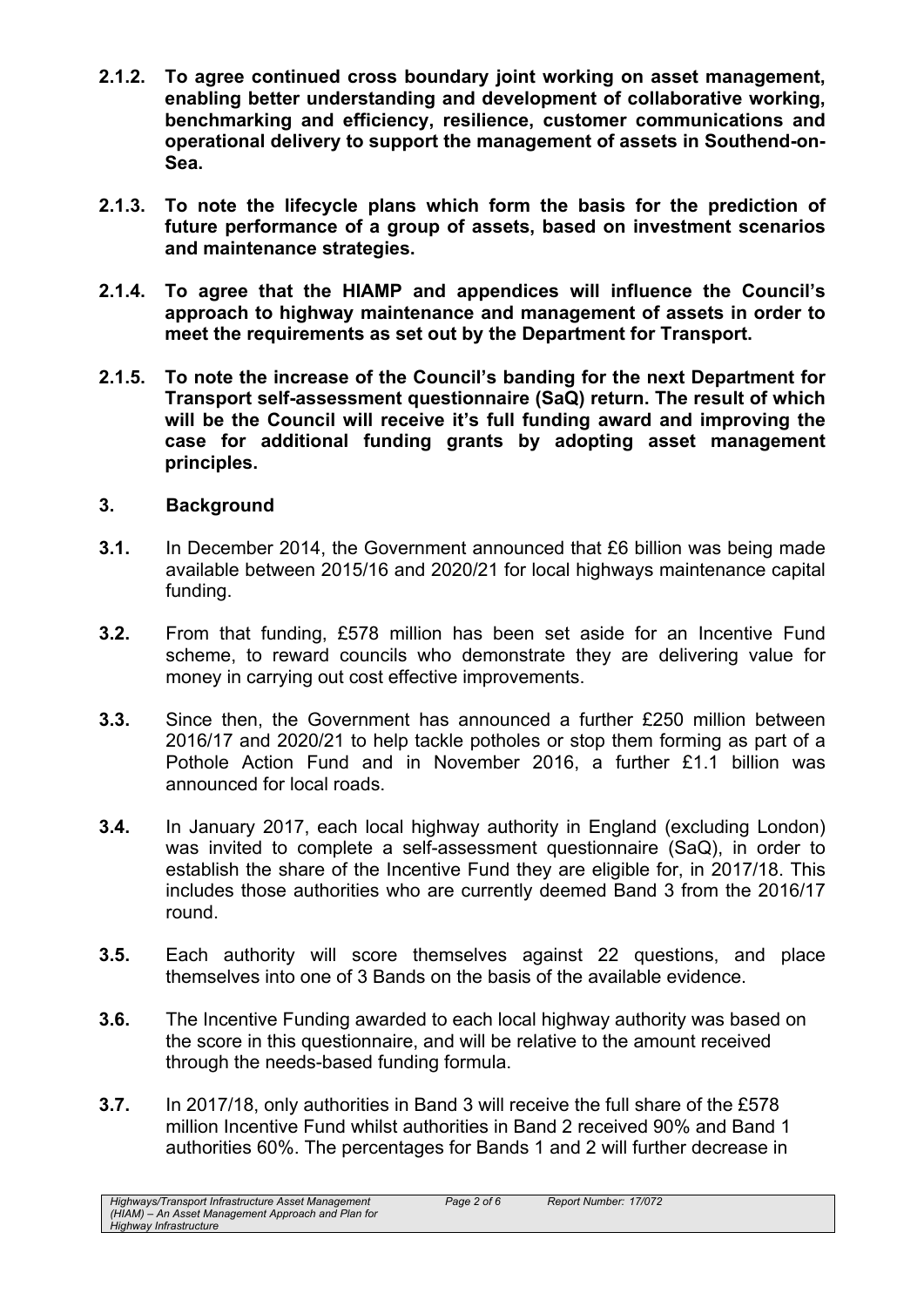subsequent years, with only authorities in Band 3 being awarded their full share of the funding.

- **3.8.** On the 22 September 2015, the Cabinet received a report on the Transport Asset Management Strategy (TAMS) – Guiding principles and draft action plan. Work to provide a robust framework for managing highway/transport assets and which meet the requirements by Department for Transport (DfT) has been undertaken.
- **3.9.** The HIAMP and supporting documents have been produced using the 14 recommendations as set out by the Highways Maintenance Efficiency Programme (HMEP) Guidance, commissioned by Department for Transport  $(DfT)$ .
- **3.10.** HMEP prepared this Guidance for local highway authorities, which is endorsed by UK Roads Liaison Group (UKRLG), to support the adoption of asset management principles and enable implementation of the benefits of long term planning. This will support a more effective and efficient approach to the management of highway infrastructure.

The guidance hierarchy adopted by the UKRLG is shown below:



Figure 1 - UKRLG Guidance Hierarchy

- **3.11.** Since the TAMS, considerable work has been undertaken to establish a framework for the Council's Highway Infrastructure Asset Management Plan to achieve the top Band of 3.
- **3.12.** Following a 'dry run' of the questionnaire in the summer of the 2015, in the return of the SaQ for 2015/2016 and 2016/2017 the Council was assessed to be a Band 2 authority. Following the continuing work of the Major Projects and Strategic Transport Policy Group to meet the requirements of SaQ the Council

*Highways/Transport Infrastructure Asset Management (HIAM) – An Asset Management Approach and Plan for Highway Infrastructure*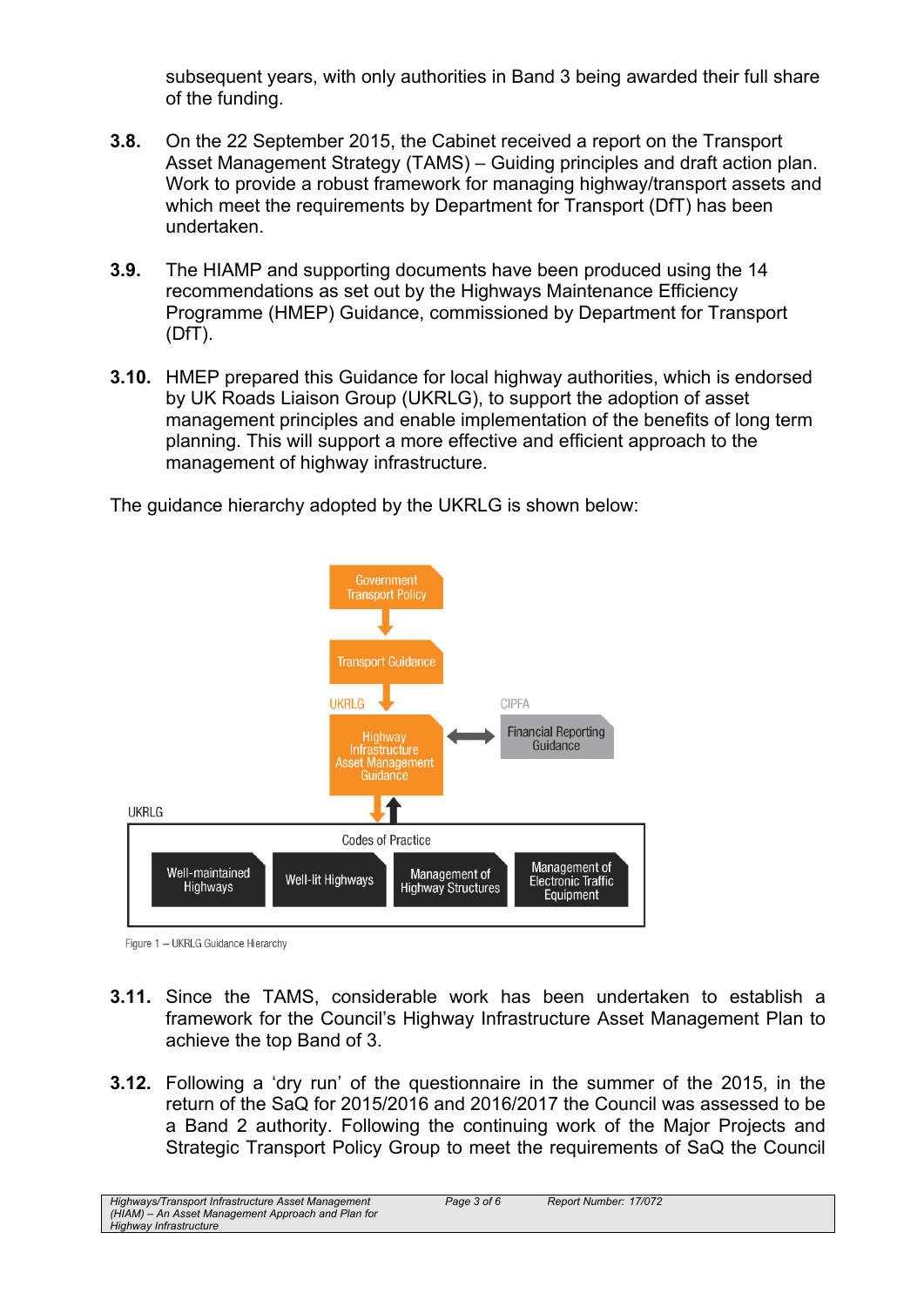can be declared a Band 3 authority for the next submission, expected to be due in the autumn of 2017

**3.14.** The framework for Highway Infrastructure Asset Management sets out the activities that support asset management and with processes necessary to develop, document, implement and continually improve asset management. Asset Management Framework taken from Highways Maintenance Efficiency Programme (HMEP) Guidance:



- **3.15.** Apart from the Highways Infrastructure Asset Management Plan (HIAMP) the framework comprises of Asset Management Policy and Strategy, Setting and Measuring Performance, Asset Data, Lifecycle Planning, Works Programmes, Asset Management Leadership and Organisation, Risk Management, Asset Management Systems, Performance Monitoring and Implementation.
- **3.16.** Lifecycle planning principles for assets should be used to review the level of funding, support investment decisions, prioritise and substantiate the need for appropriate and sustainable long term investment.
- **3.17.** Development and use of lifecycle plans will demonstrate how funding and performance requirements are achieved through appropriate intervention (treatment option) and investment strategies, with the objective of minimising expenditure while providing the required performance.
- **3.18.** Lifecycle Plans for critical assets include Carriageways, Traffic Signals, Street Lighting and Structures. Further work is required to complete Footways and Drainage plans.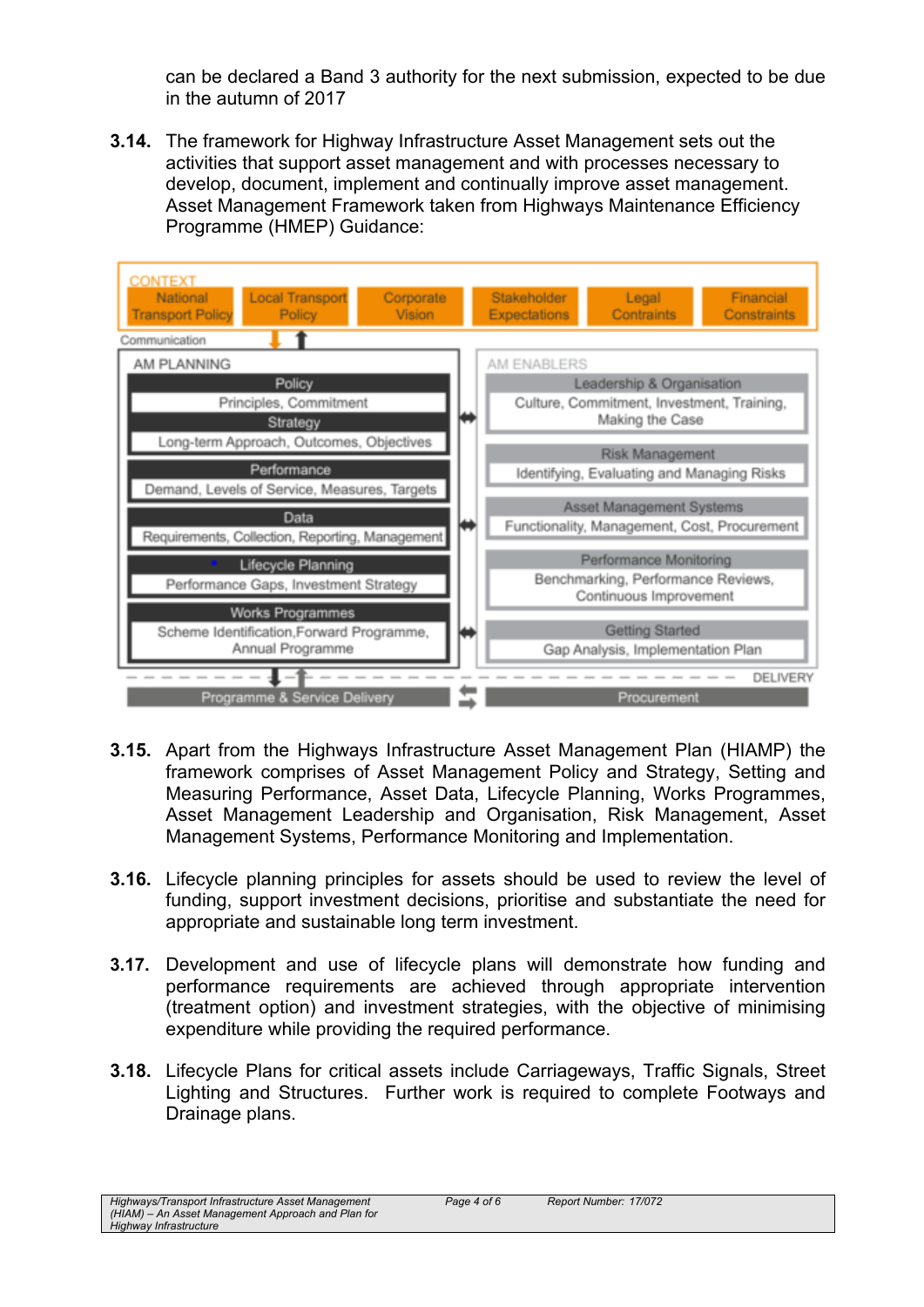## **4. Other Options**

**4.1.** Do nothing and settle for a lower band score (Band 2). However, this would mean that the Council has no credible strategy for investing in assets and resulting in a significant loss of external funding for maintenance equal to £70k- £163k through to 2020/21 This would also affect the Council's reputation as other local authorities across the UK adopt the approach, develop and use collaborative working to do so.

## **5. Reasons for Recommendations**

**5.1.** This report provides an overview of the work undertaken to establish the Council with a framework which has the means to deliver a more efficient and effective approach to management of highway infrastructure assets. An appraisal of the HIAMP and appendices will benefit from Member involvement, engagement and support.

## **6. Corporate Implications**

- **6.1.** Contribution to Council's Vision & Corporate Priorities
- **6.1.1.** The HIAMP and appendices support the delivery of the Council's Vision and Corporate Priorities.
- **6.2.** Financial Implications
- **6.2.1.** The Council will lose up to 30% (equal to £70k) of the Incentive Fund allocation from the Department for Transport (DfT) if it does not continue to implement and improve on the asset management at Band 3 through to 2018/19 The percentages for funding allocation for Bands 1 and 2 will further decrease in subsequent years, with only authorities in Band 3 being awarded their full share of the funding.
- **6.3.** Legal Implications
- **6.3.1.** The Council has statutory obligations to maintain the highway and the HIAMP is an integral part of delivering this obligation.
- **6.4.** People Implications
- **6.4.1.** The level of resources to ensure that the HIAMP can be maintained will be reviewed.
- **6.5.** Property Implications
- **6.5.1.** The Council has an obligation to ensure it maintains its highway assets.
- **6.6.** Consultation
- **6.6.1.** There will be a Member drop in session arranged where the HIAM framework, HIAMP and various aspects of it's associated policies and strategies will be consulted upon.

*Highways/Transport Infrastructure Asset Management (HIAM) – An Asset Management Approach and Plan for Highway Infrastructure*